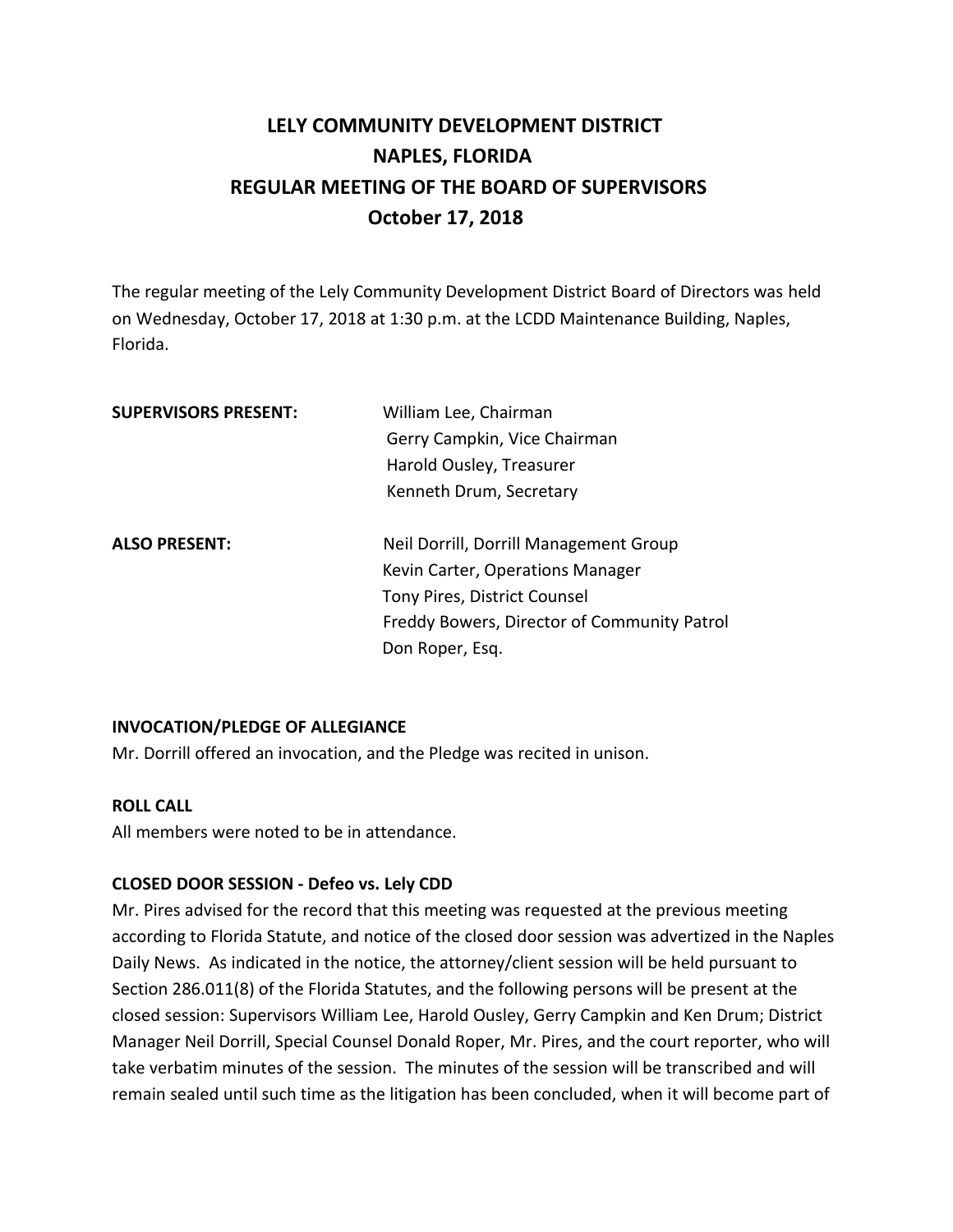the public record. The discussions during the session will be about litigation strategy, defenses and expenses, but no decision making can occur in the closed door session,

The Board will retire to the office to conduct the closed door session, and at the conclusion of this session the Board will return to the open session and be requested to take specific action.

At 1:34 p.m. the Board members and the above-mentioned participants then entered into the closed door session in the Maintenance Building office.

#### \*\*\*\*\*\*\*\*\*\*\*\*\*\*\*\*\*\*

At 2:24 p.m. the Board reconvened in open session.

Mr. Roper then asked the Board for a motion to approve the proposed settlement agreement that was submitted in the closed door session.

**On a MOTION by Mr. Ousley and a second by Mr. Campkin, the Board unanimously approved the settlement agreement proposed by Mr. Roper.** 

Mr. Roper was thanked for his appearance at the Lely CDD meeting.

### **PUBLIC COMMENT**

It was noted that a pair of nesting eagles may be across the lake at the Maintenance Building.

### **APPROVAL OF AGENDA**

With the addition of items 7A, Dewatering Pump; 7B, Master Association Budget Meeting; 7C, Meeting with Vespa representative; and 7D, Sunshine Workshop in January, **the Agenda was approved on a MOTION by Mr. Drum and a second by Mr. Campkin.** 

### **APPROVAL OF SEPTEMBER MINUTES**

As it relates to the Workshop Minutes, **the Minutes were approved on a MOTION by Mr. Ousley and a second by Mr. Drum.** 

As it relates to the Regular Meeting Minutes, on Page 1 in the second line of the lead in, the date is September rather than August.

On Page 2, under Street Sign Painting, in the second line, the correct spelling of the company doing the work is "Lykins".

On Page 3 in the fourth line from the bottom, the word "decisions" should be replaced with "discussions"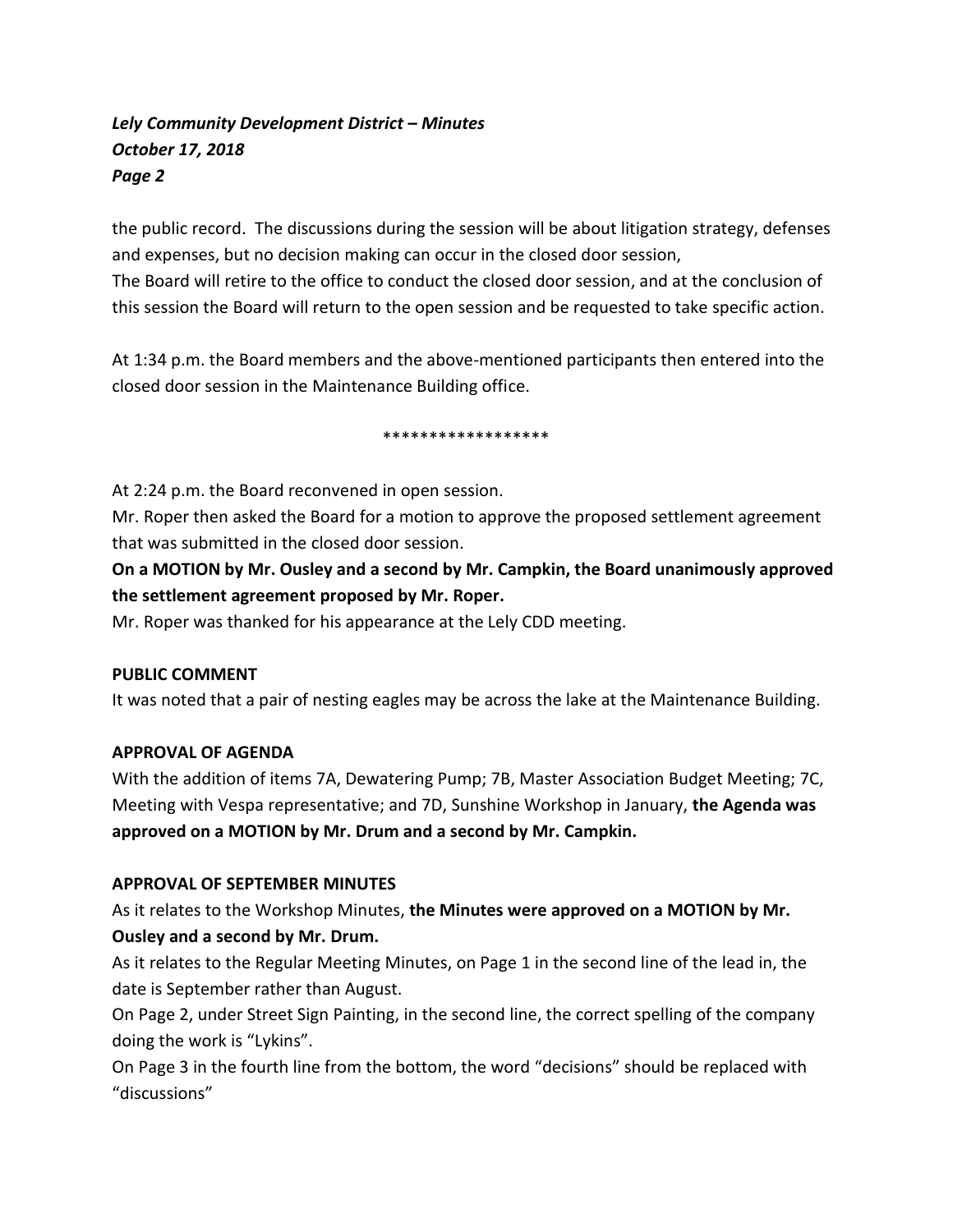On Page 6, the last word in the last line should be "Saunders".

**On a MOTION by Mr. Ousley and a second by Mr. Campkin, the Regular Meeting Minutes were then unanimously approved as amended.** 

#### **MANAGER'S REPORT**

#### A. September Community Patrol

As of yet there is no contract in place with the Sheriff's Department, and Mr. Bowers advised that they will not be back as they are spending the extra time at the various schools in the County. He will contact Lt. Mulholland or Corporal Gibson and ask them what if anything is in writing concerning special duty assignments.

There were 35 reported incidents of different types, including two animal sightings, a coyote and possibly a python. A few trespass and loitering incidents involving homeless people occurred, which Mr. Bowers indicated was getting to be more of a problem at the lake on US 41. Mr. Lee indicated that this was dangerous due to the alligators which have been sighted early in the mornings.

Mr. Dorrill advised the Board that he had learned from another district that the sheriff is no longer recognizing No Trespass agreements that may be on file due to a challenge to one of those agreements. Mr. Bowers will also check to see if the Sheriff has some alternative trespass process to address this issue, as homeless people and panhandling is a continuing issue in the area. Apparently if the authorized agent of the District calls the Sheriff's Department regarding a no trespass situation, they will respond.

Mr. Campkin indicated that there continues to be a problem with speeders, not only the high school students but golfers and tennis players who are late for a game, or professional people, such as lawyers. Mr. Drum reported that he was at a meeting recently where there were several complaints about speeding on Grand Lely between the Classics County Club and Rattlesnake Hammock Road. Mr. Lee reported that he had seen several cars speeding that morning as well.

### B. ADA Website Recommendations

Mr. Dorrill advised that the initial assessments and recommendations have been authorized for the evaluation of the Lely website by the firm suggested by the Florida Association of Special Districts. He will be bringing a full analysis of this to the Board for their determination of the number of pages that will be posted, and to make decisions on limiting their risk by posting only the documents that need to be on the website. This firm will also do ongoing updates and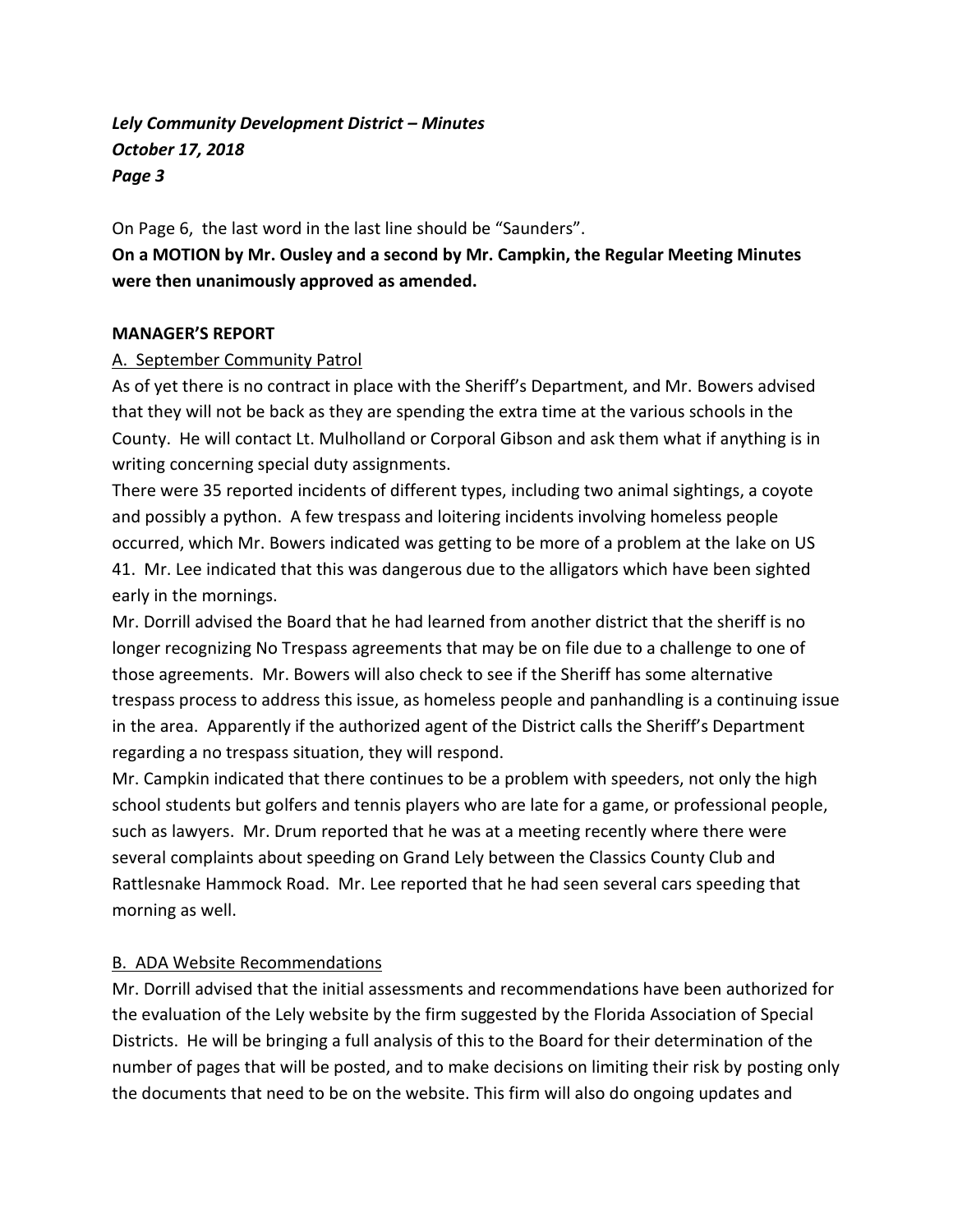maintenance of the site, which will be memorialized as an exhibit to their contract.

### C. Repainting of the Street Sign Posts Proposals

Three proposals were received for this work, and staff is recommending awarding it to Community Specialties, which was the lowest and most responsive bidder at \$185 per sign. Changing the name plate was included in the proposal from Lykins, but would be a separate price. Mr. Dorrill asked of the 75 poles being refurbished, if any of the street name placards need to be replaced, as this should be done at the same time.

**On a MOTION by Mr. Ousley and a second by Mr. Campkin, the Board unanimously awarded the contract on the street sign posts to Community Specialties in the amount of \$13,875.**  This contract does not include the other signs that were knocked down in the storm, and Mr. Carter indicated that they were working on those now.

### D. FY 2019 Vehicle Purchase

Staff will be placing an order on the District fleet and vehicle purchases, and Mr. Carter advised that in addition to the Ford Explorer they are purchasing a patrol car. A pickup truck may be purchased in lieu of another Ford, but in any case two vehicles are being purchased under the State of Florida fleet contract at a substantial discount.

The Board will be advised when they arrive.

### E. Landscape Concept Sketches

A proposal has been received from the landscape architect, Mrs. Goetz, for concept sketches for new plant beds along Celeste Boulevard and the total fixed fees are less than the requirement to take competitive proposals. This is the area where the worst landscape damage was done, but Lely Resort Boulevard and Grand Lely also need work. This is the first phase of the work that needs to be done.

Mr. Lee pointed out that Celeste is the least traveled street of those that need attention, and Mr. Dorrill suggested that under the scope of services portion of the Goetz proposal, that Grand Lely, Wildflower, and Lely Resort Boulevard should be added to that section and evaluated. Mr. Dorrill felt that anything that would be a maintenance type item for dead or dying plants would be under the CSA Agreement. Anything involving capital re-landscaping is not eligible under the CSA, but the Goetz firm will be asked to take a look at that as well.

If the Master Association wished to re-landscape portions of Grand Lely the way that the Classics Plantation HOA has done, that is at the cost of the Master Association.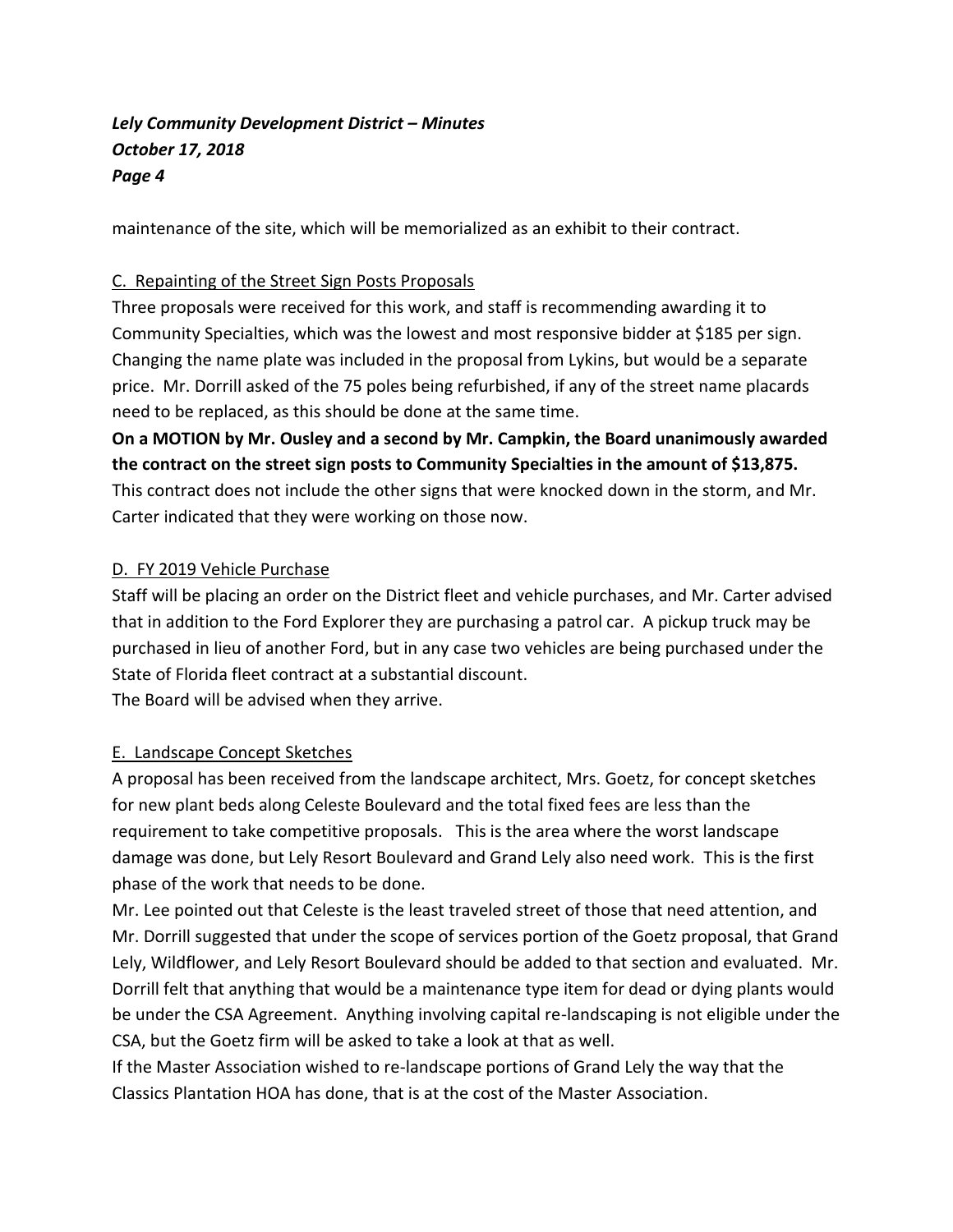Mr. Pires added that depending upon the final price for the work, the threshold for competitive solicitation may be crossed. Mr. Dorrill agreed that if for some reason it appears that it will exceed the threshold, then he will bring this back to the Board.

In response to Mr. Drum's question about the work Mrs. Goetz will prepare, Mr. Dorrill agreed that his original impression was that she would do these concept drawings for groupings or planter beds, which did not happen. Mr. Carter was asked to follow up with Mrs. Goetz about a month ago, and she indicated that she did not realize she had been authorized to go forward with these concept drawings.

Mr. Drum expressed concern about whether there would be an issue with her completing the work as she travels north for periods of time, and Mr. Dorrill indicated that she does work for several Districts in the area as well as the Naples Botanical Gardens, and felt that she may have had more work than normal and got behind. He added that it was his understanding that they would have the drawings completed by the end of the calendar year, and the contract would include that time requirement.

Mr. Dorrill further suggested that the Board authorize the contract, with the desired changes, and to plan a meeting with Mrs. Goetz. The landscaping will then be bid out in accordance with the set of plans provided.

**On a MOTION by Mr. Ousley and a second by Mr. Drum, the Board unanimously authorized the contract with the desired changes as discussed.**

### **ATTORNEY'S REPORT**

Mr. Pires had nothing further to bring before the Board.

### **FINANCIALS**

### A. FEMA Reimbursement Status

This informational item was to advise the Board that they are tracking the reimbursement money through a four step process which involves FEMA and the State of Florida as well as Ernst and Young to pre-audit certain categories of expenditures.

Mr. Drum advised that they had received a letter a week previously rejecting his claim of \$23,000, after FEMA indicated that it should be awarded, on the grounds that under some FEMA rule they were not eligible. That raised the question as to whether residents who live on a public street have to pay for the removal of hurricane debris. Mr. Dorrill indicated that they did not have to if it was within the public right-of-way. The risk comes into play if screens and landscaping from private property is dragged out to the curb for pickup.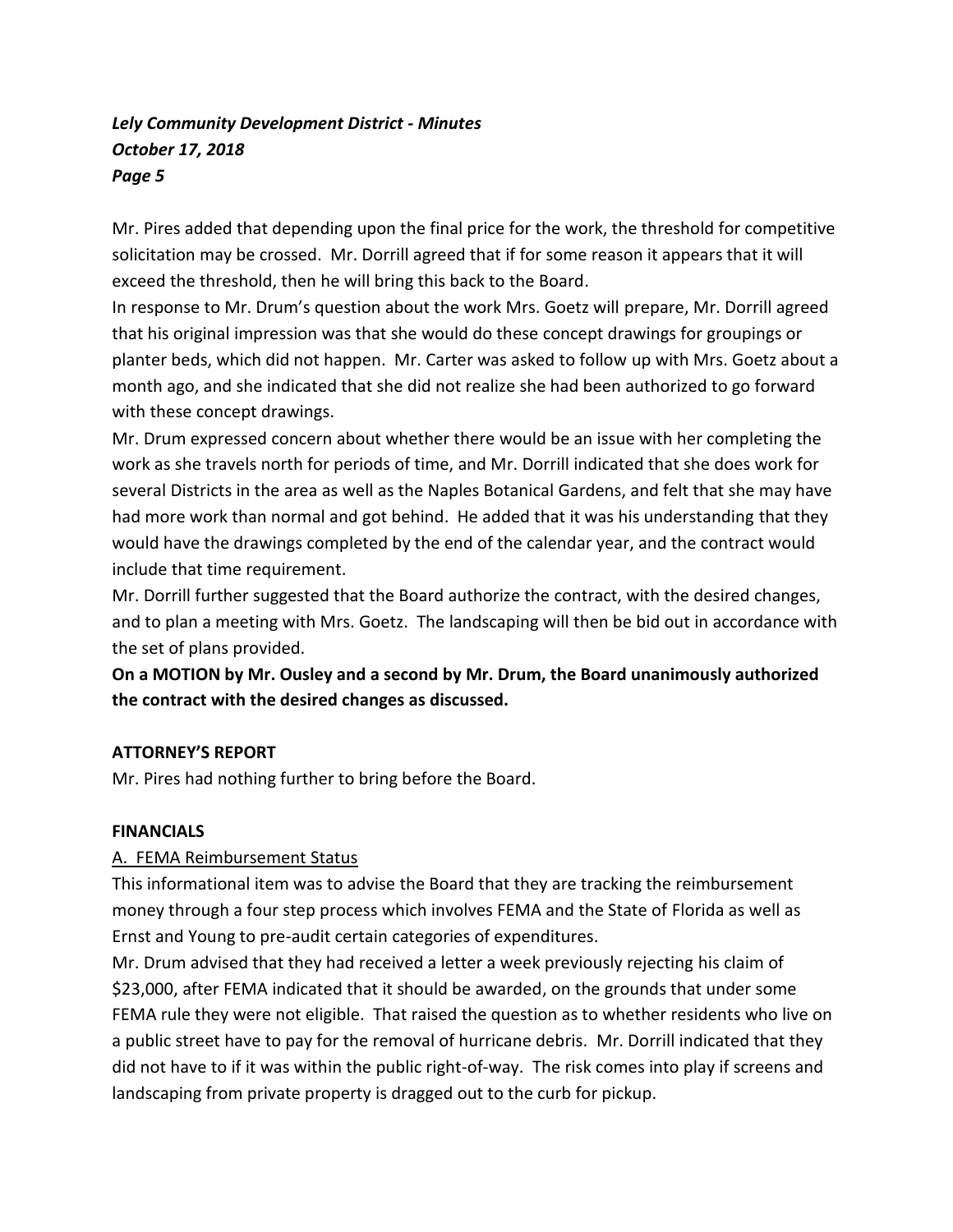Mr. Drum added that they didn't see the County for a month after the storm, and the County is indicating that the LCDD had that responsibility for pickup. Mr. Dorrill indicated that the County is responsible for that clearing of the public roads, which in this case Mr. Drum is talking about Lely Island Circle. Mr. Dorrill added that he had the same issue at Pelican Bay, where the County did not show up until the  $6<sup>th</sup>$  of December. As was the case at Lely, it was picked up with in-house resources and manpower. Mr. Dorrill suggested that the plan going forward should perhaps be that Lely will do the public road cleanup with its own resources if the County cannot or will not do so.

Mr. Ousley then asked Mr. Dorrill if he knew where their money was at this point, whether it was still with FEMA or in the hands of the State. He was advised that FEMA cuts the check to the State, who then pays some portion of it. The \$96,000 shown on the information provided is the maximum Lely can receive.

### B. Financials

At the end of August the District had \$2,700,000 in cash, half of which is in reserves. Total assets including the infrastructure and the fixed assets came to an additional \$13,000,000. There was only \$4,300 in payables at the end of August.

Under the income statement, Mr. Dorrill noted that through the end of August they had not received the Board of County Commissioner's CS services payments for the library or Emergency Services. Mr. Carter was asked to check with the bookkeeper to make sure that it has been received. The CSA revenues are almost \$85,000 over budget as a result of more aggressive growth in those areas. Going forward, it will be slightly more than \$250,000 in the new year for CSA revenues per quarter. Additionally, through the end of August the interest earnings were \$31,000, where only \$5,000 had been budgeted. The District will end the year with almost \$30,000 over budget in interest earnings due to the change to Florida Integrity Bank.

Related to expenses, under field management they are about \$12,000 below budget year-todate on horticultural dumpster removal costs, due to the loss of horticulture during the storm and the decreased trimming expenses. Plant replacement, however, is \$13,000 over budget which is due to the amount of landscaping replaced in house. Any landscaping required for the Goetz project will be separate.

Chemicals under water management were under budget year-to-date, as there has not been a big algae problem thus far. Year-to-date outside contractual services is over budget, related to street lighting and lightning strikes. \$27,000 has been spent so far on these repairs.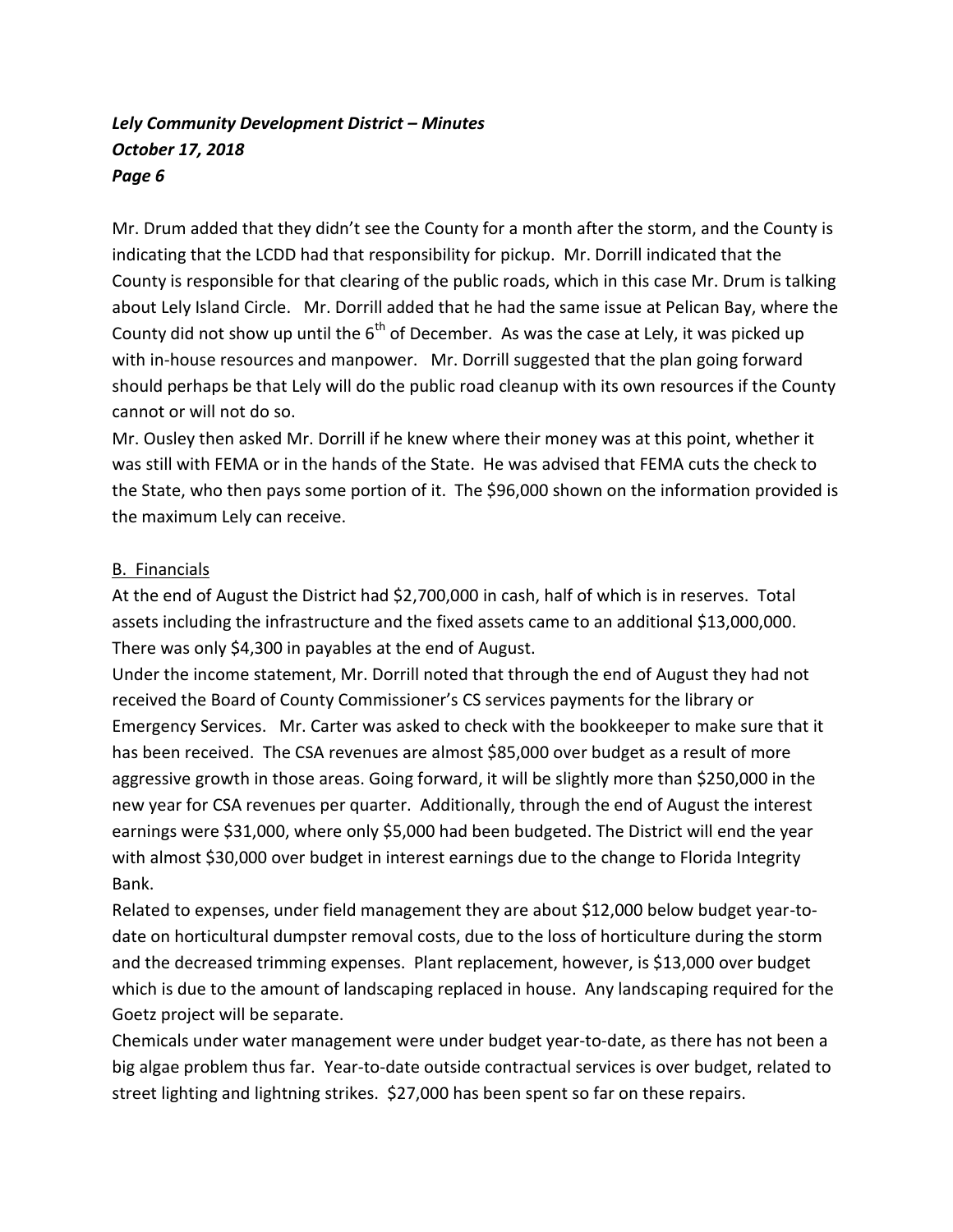The total operating expenditures year to date for all categories was \$324,000 under budget. Some of that was Mr. Carter keeping the expenses down when possible, as well as some unexpected circumstances, such as the need for chemicals being down as alluded to earlier. Mr. Dorrill asked if the supplemental roadway sweeping had been suspended, and was advised that they are no longer utilized. Any street sweepers that are in the District are owned and paid for by the Board of County Commissioners.

Mr. Campkin asked that the irrigation lines be checked for snails again as they are having some problems with them, and Mr. Carter advised him that he has been treating for that. There have been a number of blow-offs and that treatment will be continued. Mr. Campkin noted they have had to work on every \*\*\* in their community as the filters are clogged.

### **On a MOTION by Mr. Campkin and a second by Mr. Ousley, the financials were then unanimously accepted by the Board.**

### **SUPERVISORS' REQUESTS**

### A. Pump Purchase

This item relates to the main line rupture in the irrigation system that occurred the previous week, and during the initial repairs it was discovered that close to 50 feet of the pipe had been fractured. Because the system is ageing, Mr. Dorrill asked Mr. Carter to look into purchasing a large throw out pump to clear out the hole that will fill with water once the system is shut down. The system should be back up and running within a day. If it takes any longer, another blast email will be sent out to advise everyone.

### B. Master HOA Meeting

The Master Budget meeting was held on October 2, and \$50.42 per unit will be charged by the Master for the coming year, which is a 58 cent reduction. Their CFO indicated that \$136,000 was spent by the Master on hurricane damages. They also indicated that they had roughly a \$190,000 carryover from the lawsuit. Their independent auditor it still working on their books prior to turnover, and indicated to them that they may have to pay taxes on that amount. Mr. Lee suggested to them that they forego charging the \$50.42 and use the carryover amount, which they indicated they were thinking about.

### C. Meeting with \*\*\*Filippe

Mr. Lee indicated that he and Mr. Carter had met with this gentleman from the Master Association representing Vesta, and Mr. Lee asked him about the changes in the